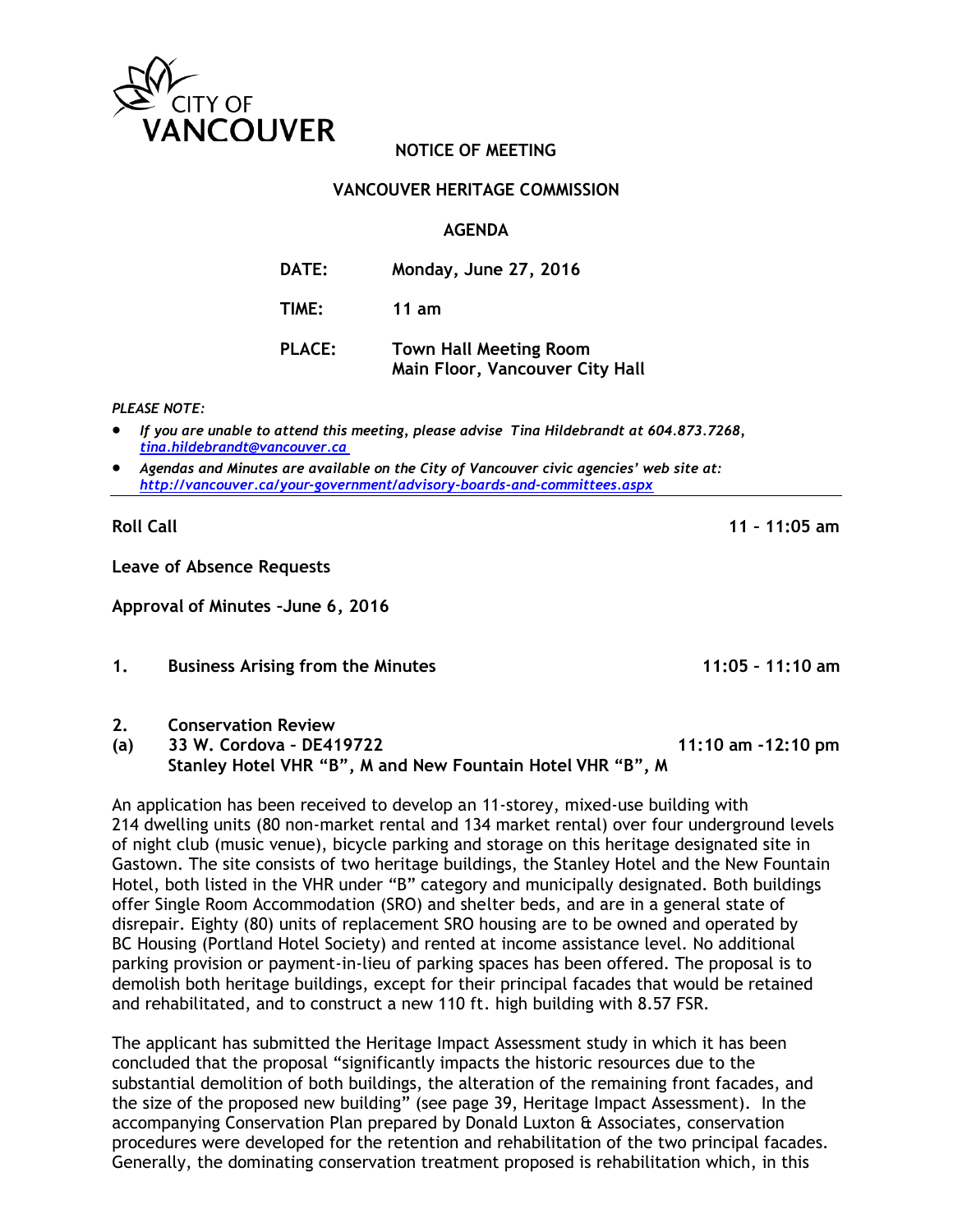case, accommodates removal of much of the original building structure as well as some important principal facade exterior building features and fabric. Although found in good condition, main cornices on both buildings are proposed to be removed and replaced with "new interpretation" of the same elements, to accommodate lowering the original parapet heights (see page 18 of either conservation plan). In addition, the conservation plan proposes replacement of existing storefronts with limited consideration of their preservation or restoration ("the existing storefront will be rehabilitated with a new sympathetic storefront, which may be contemporary in its design"), (see page 16 of either conservation plan). Some preservation treatment can be found in procedures proposed for masonry conservation, while the restoration approach is generally limited to a window treatment. The assessment of physical condition of heritage windows, doors and storefronts has not been provided.

The applicant has requested a heritage façade grant of \$100,000 through the Heritage Façade Rehabilitation Program in recognition of conservation efforts to retain the two principal facades. The applicant's team will present the proposal and provide more details. Staff will be available to offer clarification and policy interpretation, as required. Concurrently with processing of this application, the City has initiated the Blood Alley Square/Trounce Alley Redesign project which will be presented to the VHC shortly.

**Issues:**

- demolition of two designated heritage buildings in a designated historic area, loss of original historic fabric and associated historic character
- proposed built form and massing, 8.57 FSR and the height of 110 ft (HA-2 District Schedule limits height to 75 ft)
- impact on Gastown, municipally and nationally designated historic district
- compatibility of the proposed design with HA-2 Design Guidelines
- compatibility of the proposed night club use and its potential impact on the community
- "facadism" as a redevelopment tool, especially given that retained facades are not fully functionally integrated with new construction above ground floor
- historic storefronts are proposed to be replaced rather than preserved or restored
- removal of cornices in good condition and replacement with simplified "interpretations" of originals (Stanley Conservation Plan, Page 18)
- removal of historic fabric of a pediment wall, generally in good condition, (see conservation plan, page 18)
- is the proposed facade conservation effort eligible for the heritage facade grant through the City's Heritage Façade Rehabilitation Program (note: one of the HFRP eligibility criteria is that the proposed work "must comply with all heritage conservation standards")?

| Applicant: | Henriquez Partners Architects, Rui Nunes, Architect<br>Provincial Rental Housing Corporation, Mathew Brodie, Owner<br>Westbank Projects Corp., Ian Gillespie, Developer<br>Donald Luxton & Associates Inc., Don Luxton, Heritage Consultant |
|------------|---------------------------------------------------------------------------------------------------------------------------------------------------------------------------------------------------------------------------------------------|
| Staff:     | Zlatan Jankovic, Heritage Planner<br>Paul Cheng, Development Planner                                                                                                                                                                        |
|            |                                                                                                                                                                                                                                             |

**Attachments:** project brochures including Conservation Plan, Heritage Impact Assessment and reduced architectural drawings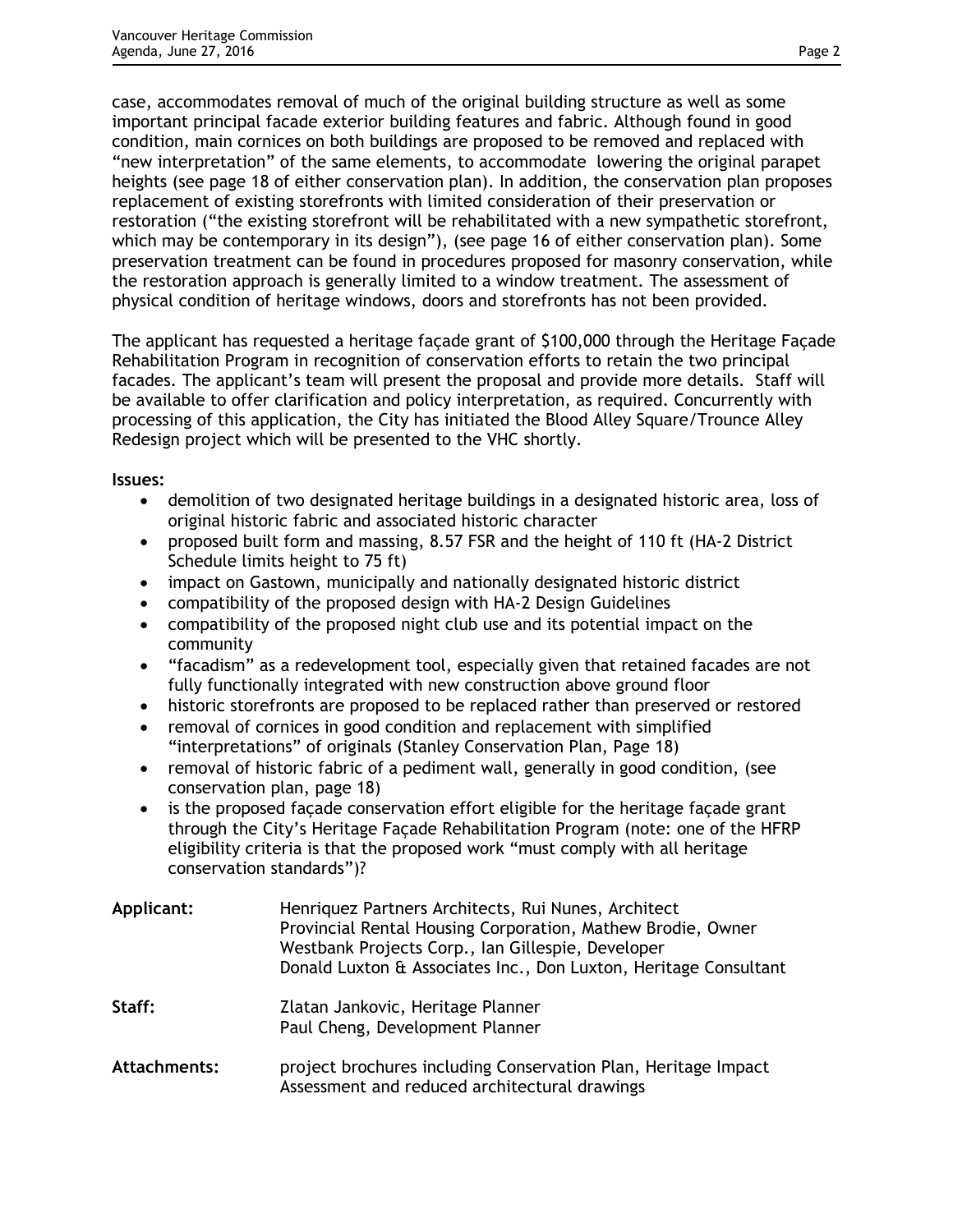#### **(b) 5400 Cartier Street (Vancouver College) 12:10 - 12:55 pm Pre-Application VHR 'B'**

Currently Vancouver College is undertaking a program to upgrade and replace several structures on the site, which is listed on the VHR in the 'B' category. The school is a campus comprised of a number of buildings, halls, and annexes. The applicant will explain the history of the site and the development which has occurred over time, and the College's current plans, which involve replacement of a number of older buildings on the site, as well as other options which have been explored. The Director of Planning has directed the applicant to present the College's preferred pre-application option to the Commission for advice and comments.

**Issue:** Replacement of existing historic structures

**Staff:** James Boldt, Heritage Planner

- **Applicant:** Mark Ostry, Architect Milos Begovic, Architect
- **Attachments:** Proposal Package and SOS

#### **(c) 5471 Wales Street – Cantone Residence 12:55 - 1:40pm DE418819 – Designation By-law VHR 'B'**

The building at 5471 Wales Street was constructed in 1919 by the Cantone family, Italian immigrants who arrived in Canada in 1907 and resided in the house until the 1940s when the Henkelmans, from Germany, purchased the site and remained in the house until recently. The site is listed on the Register in the 'B' category.

The development application proposes to retain the house, move it forward on the site, convert it to contain two strata Dwelling Units and to develop five new buildings on the site as generally permitted under the RT-11 zoning (the first heritage project in the zoning which was recently created). The maximum permitted density is 0.90 FSR and the proposed FSR is 0.98 or 9% over the maximum permitted. Up to nine Dwelling Units are permitted for the site and nine are proposed. The RT-11 zoning does not prescribe any particular style with regard to new development.

The SOS was reviewed by the SOS Subcommittee in July 2015 and was supported but referred back to the consultant with comments and requested revisions.

| Issue:       | <b>Conservation Plan</b><br>Compatibility of new development |
|--------------|--------------------------------------------------------------|
| Staff:       | James Boldt, Heritage Planner                                |
| Applicant:   | Sandra Moore, Architect                                      |
| Attachments: | Conservation Plan, SOS, and Drawing package                  |